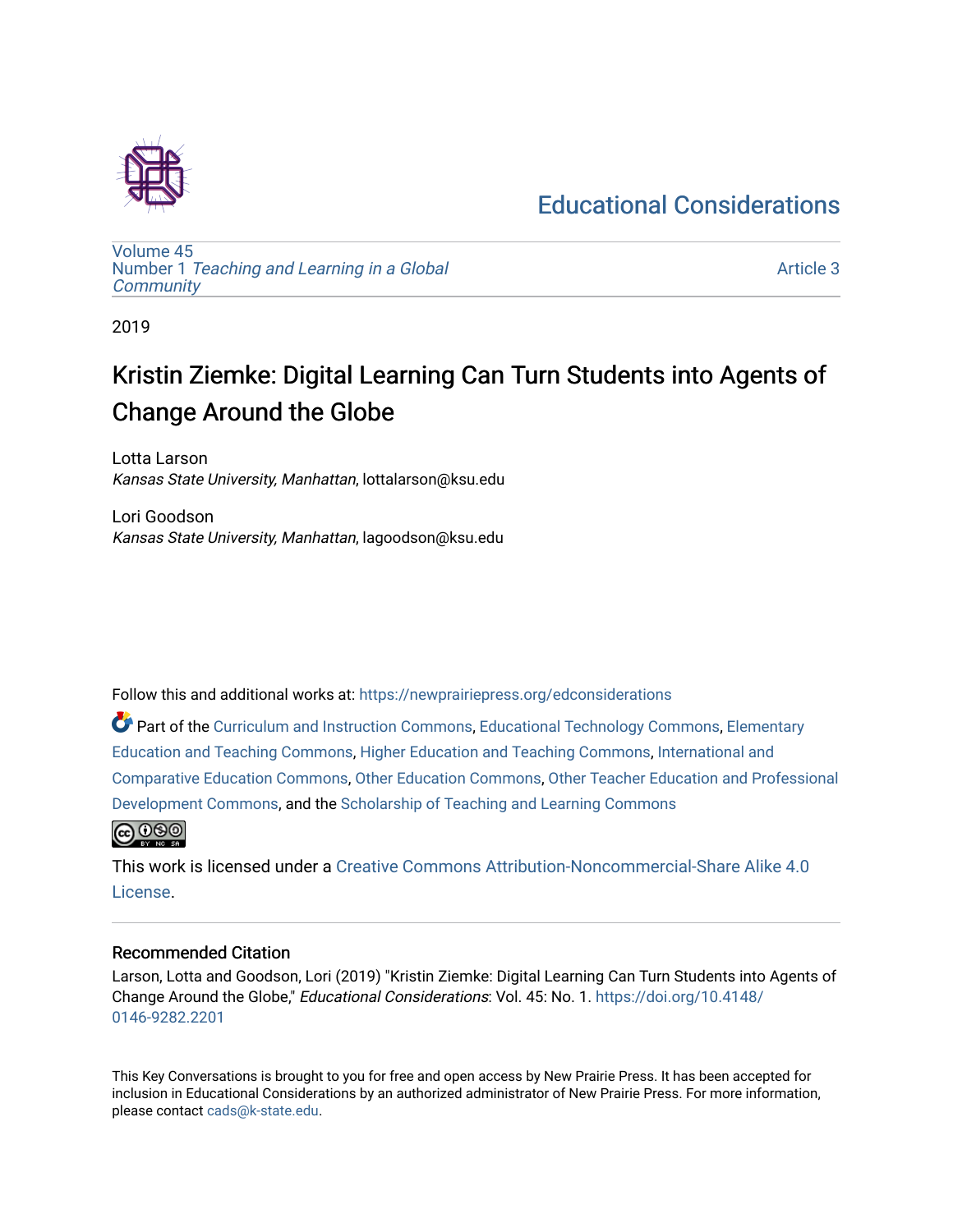

## **Kristin Ziemke: Digital Learning Can Turn Students into Agents of Change Around the Globe**

### *Lotta Larson and Lori Goodson*

This *Educational Considerations* issue, with its theme of "Teaching and Learning in a Global Community," highlights education in an ever increasingly connected world—and how we get our students prepared to not only survive, but thrive in such an expanding environment. As we considered this topic, one of the individuals who came to mind almost instantly was Kristin Ziemke ([https://www.kristinziemke.com/\)](https://www.kristinziemke.com/)—an educator who has done so much to create bridges in this global community and helped lead us all on our digital journey.

Ziemke, a longtime kindergarten and first-grade teacher, is an educator in Chicago schools for the [Big Shoulders Fund,](https://bigshouldersfund.org/) where she serves as Learning Innovation Specialist. Having received various awards during her teaching career, she has been recognized for her own innovative efforts, making her kindergarten classroom one-to-one with iPads—at a time when no app store even existed to provide teachers digital tool options.

She opened the digital doors for her students, and Apple officials would visit to see what new developments were taking place in her classroom with their devices*.*

Much has happened since then, in the digital world and in Ziemke's teaching world, as well. The author of two books, *[Amplify: Digital Teaching and Learning in the K-6 Classroom](https://www.heinemann.com/products/e07473.aspx)* and *[Connecting Comprehension and Technology](https://www.heinemann.com/products/e04703.aspx)*, she now travels around the globe sharing her insights into implementation of technology into the curriculum in a way that is impactful—a word that arises throughout conversations with her. Technology just as a fun approach is meaningless; it needs to have impact on students' learning. She's also broadening her own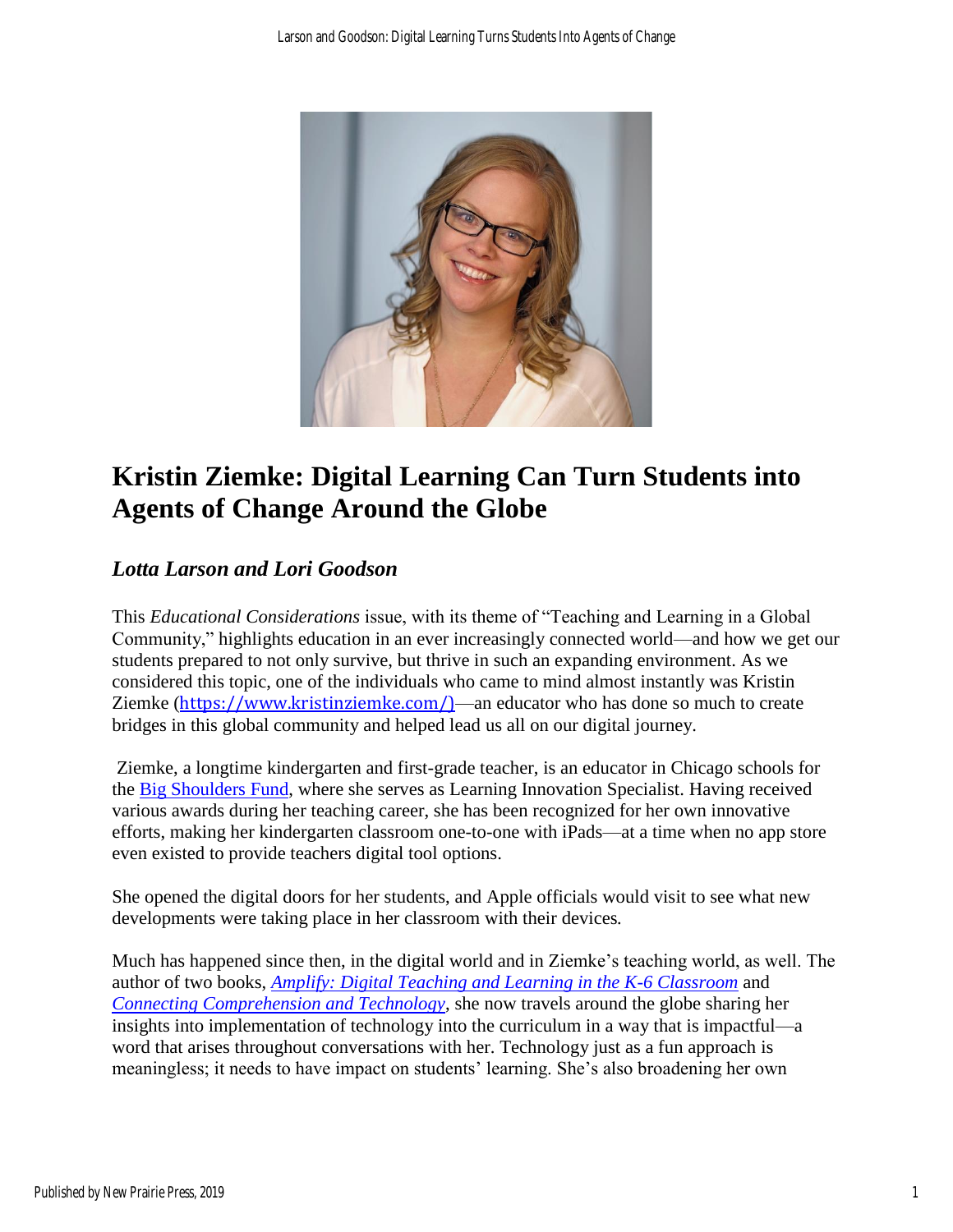perspective by seeing technology in action globally—ideas that she brings back to her own classroom and her own research.

She is quick to point out that, while she has been involved in a variety of projects regarding technology, she has many more stops to make along her own digital journey.

"My passion right now is looking at next practices for learners," she said, "how we can use mobile devices and digital tools to connect back to what we know about best practice teaching."

That branches into topics "under that umbrella of strategic reading inquiry and looking at how we can bring student agency into all of that," she said. "So I think those are kind of my hot spots for right now. But I like to talk about everything literacy and curiosity."

Much of that talk finds its roots in her experiences in Chicago Public Schools.

"We had this great little pocket of people at our little Chicago public elementary school, 700 students, 2 of every classroom," Ziemke said. "It really is awesome. I feel so lucky."

"Being in Chicago was so incredible because you have access to so many things," she said. "I was in a school with an incredible principal who was literacy minded, and many years ago they found out students were doing worse the longer they spent at our school. So they peeled back all of the curriculum—it was deemed a failing school—and started with grassroots, daily readalouds for K-8, and daily independent reading for K-8, and then nightly library checkout.

"So for years, those were the three things the school focused on," she said. "And then we started to do better. And then the school added, 'Let's read some professional books.' We read a little Ellin Keene, we read a little Nancy Atwell, we used some (Harvey) Smokey Daniels in there, and we became more and more proficient across the years. And by the end of this principal's tenure there, we were one of the best schools in Illinois, not just in Chicago, because of these strong reading practices.

The vertical articulation regarding literacy, spiraling in depth and breadth across the curriculum, was critical to the school's success.

"… on this learning journey, we had been influenced so heavily by Stephanie Harvey's and Smokey Daniels' work that Smokey read a publication that had mentioned our school and what we were doing with inquiry work. So he came to visit, and he brought Steph to visit and they decided to write their book, *Comprehension and Collaboration*, at our school. We were so excited to have the expertise of those two in our building. It was that moment in time when I needed that push in practice, so when Stephanie Harvey is sitting on your rug with your first graders and says, 'Kristin, do it again, only this time, say this,' that was exactly the feedback I needed. Steph and Smokey [said], 'You guys are doing such important work. You need to go to conferences and start speaking about this.'

It grew from there. In 2011 she received iPads to use in her classroom, which began her Apple device journey at a time when few educators were traveling on that road with her.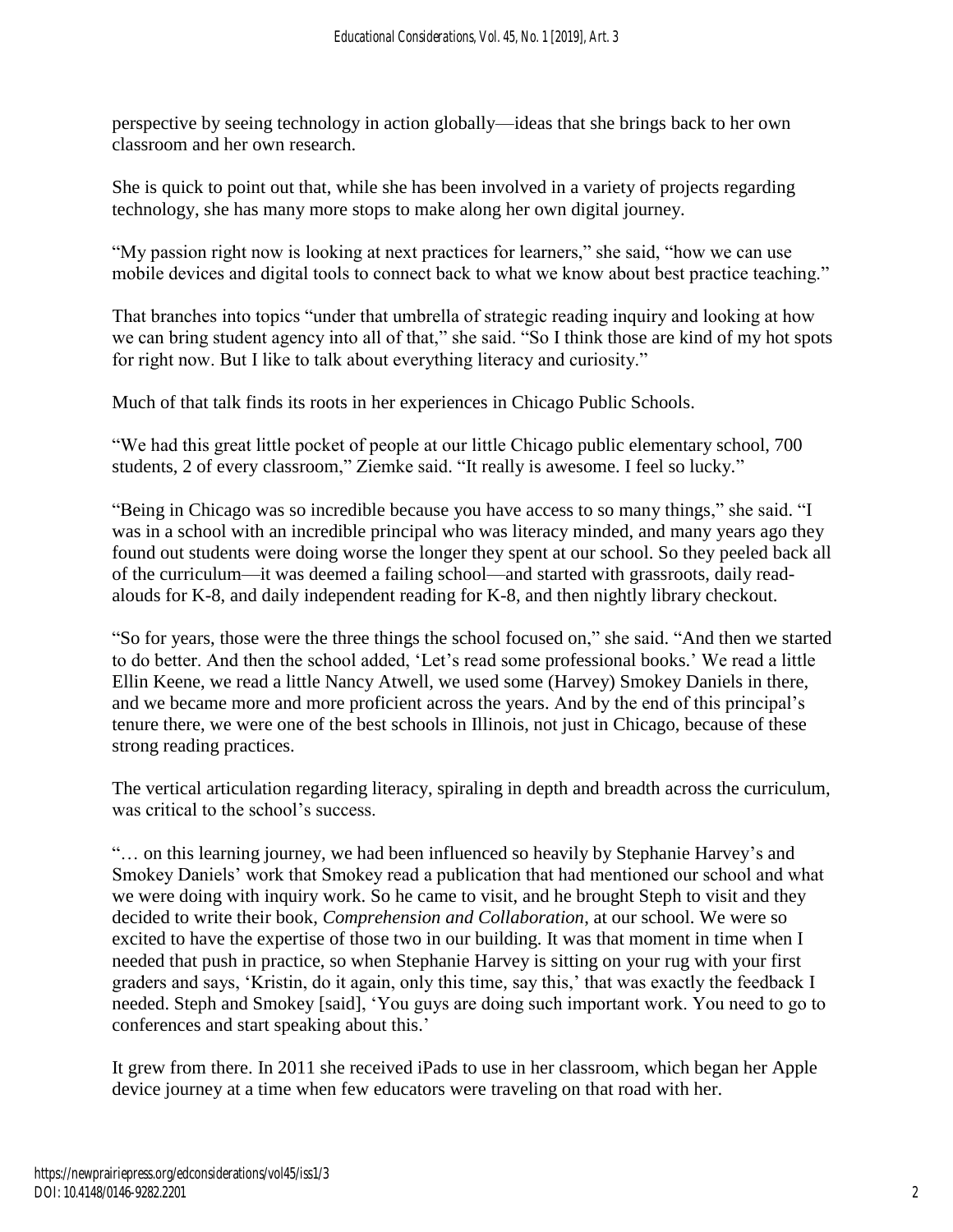"It was so early, and as a result, we had a lot of people from Apple coming through (asking), 'What do you need? What would make this iPad better?' There literally wasn't an app store. It's crazy to think about that now. We were doing some early practices and getting a ton of feedback on that. And the way we approached it was, 'What makes sense for readers, and what makes sense for developing writers?' We started with that, and we then expanded the program; my classroom was one of the very first to go one-to-one with iPads, so it was first grade one-to-one. We partnered with Apple on this and kept going back to our work with Steph and Smoke.

"At that time, just about everybody wanted to know about technology, even though they thought it was a fad—you know, like it was going to go away," she said. "But I feel like we got to develop some of the foundational practices in regard to pedagogy and devices. It wasn't about the tech; it was still about the thinking—but how can we use these as additional tools in thinking. And so it just kind of grew, and my fifth-grade teacher went one-to-one at the same time with iPads, and so she and I started writing our books together."

Digital approaches are essential for teaching and learning in a global community so our students become educator for success in a global community, she said.

"I think access is the key," Ziemke said. "Before, we knew our classroom, the library books in our classroom, the people in our cities. Now we can know the world. I think that's the big next step. And how do we use these tools as empathy machines? I don't think we've done our due diligence in teaching kids how to use them appropriately. We've handed them over with the absence of instruction.

"In the environment they've grown up in, they know how to use them for entertainment or to play, but they don't know how to use them for thinking, and that's the bridge that we need to build as educators," she said. "Way back in 2012, I started blogging with a group of teachers my friend Kristin Wydeen???? of Ontario started a global blogging team. .... So my (first-grade) class was blogging with kids in Detroit and kids in Vancouver and kids in Ontario.

"That was probably the most important thing I'd ever done," she said. "The first semester was mentoring on a class blog and class Twitter account, and then the second semester, we turned it over to the kids, where they'd see each other's blogs. But it really led to so many great questions about life and region and ecosystem and 'what is your school like?'—all those things that, especially first graders, wouldn't have had access to. … What I saw was the kids did not care what I thought of their reading or what I thought about their writing. Instead, they were thinking, 'What is my audience looking for? What will give me a lot of feedback? What will make my piece even better?' It was at that time that I started to see how opening these little doors was the perfect way to raise a generation that knew something differently. When kids have an audience beyond this person (the teacher), they start to think differently. And it's never been easier to get them an audience. So why aren't we doing more of that? Why is science fair the only place kids get an audience? So I think there needs to be a push with that. I think people are still concerned about privacy and safety and all of those things.

"As our world becomes more and more global, every type of work that exists in the future will be interconnected in some way," she said. "So not only do you have to work as a member of a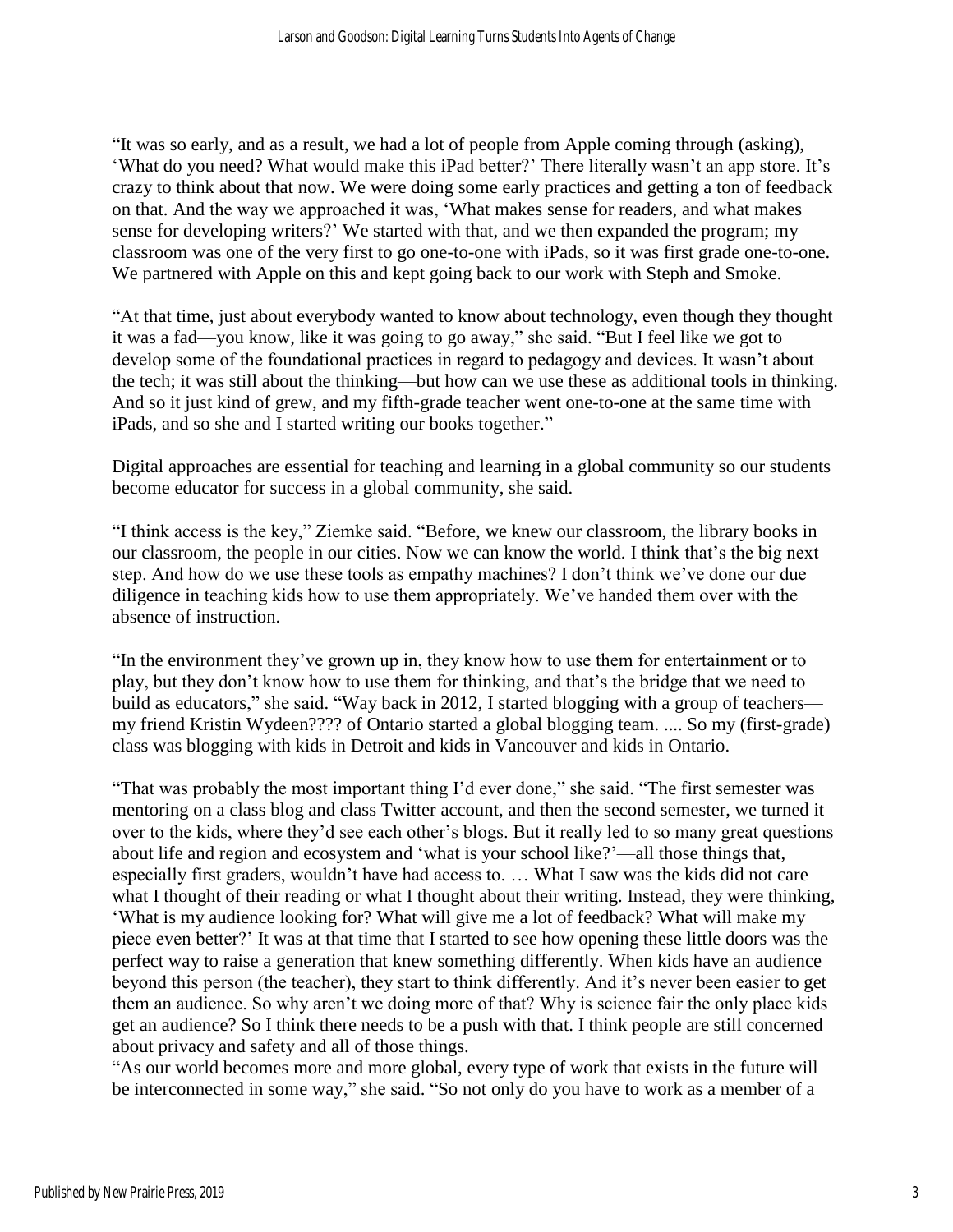collaborative team, which we know is huge, but you also have to be able to work with people you never meet or people who come from a completely different cultural experience than you.

"Our kids, they are the decision makers moving forward, and they are going to make decisions about us, so I hope we're setting them up so they're flexible in thought so they can adapt and adopt to whatever learning conditions they find themselves in," Ziemke said. "And the global piece, in my dream world, will be that we find much more commonalities than we find differences. So building on those blocks at a young age is a great starting point."

Teacher education programs are emphasizing the use of technology to keep up with the growing needs of classroom teachers, but there are still some gaps that can greatly affect our students.

"This is something that I worry about all the time," she said. "I know some teacher education programs are making gains with that. I also speak with lots of teacher education programs, and I'm like, 'Tell me what your digital learning course looks like.' And I hear, 'We don't have that course. We try to embed it with what we're doing.' That is startling, but then one of the university directors said, 'Kristin, think about it. We only have three reading methods courses, we only have two math courses. Where are we going to fit that in?' And it is a real problem.

"But I think it's so important to understanding where we are now in education and where we need to be," she said. "I think a lot of the success in using mobile devices will depend on our just-graduated or rising teacher educators because we need to have a foundation of what this looks like and what this sounds like. Of course, university students know how to use devices to communicate and as tools of entertainment, but they haven't quite seen that bridge where it's really impactful for education."

"My typical response would be immerse them—do it just as you're going to do it in science," she said. "But the issue I'm seeing all over the place, not just in university settings, is the people who

are educating have never taught in an environment where kids are doing it. So the learning curve is completely different. To see it from a student view on an application is totally different from seeing it from an adult view. And that's a problem. I don't know exactly what the solution is, but I'm seeing it in elementary schools, as well, where administrators have never taught in a classroom with a digital tool, coaches have not taught, even literacy coaches. They are great with the literacy stuff, but just thinking about what the angle is on digital…it's not their fault. They just haven't had that same experience."

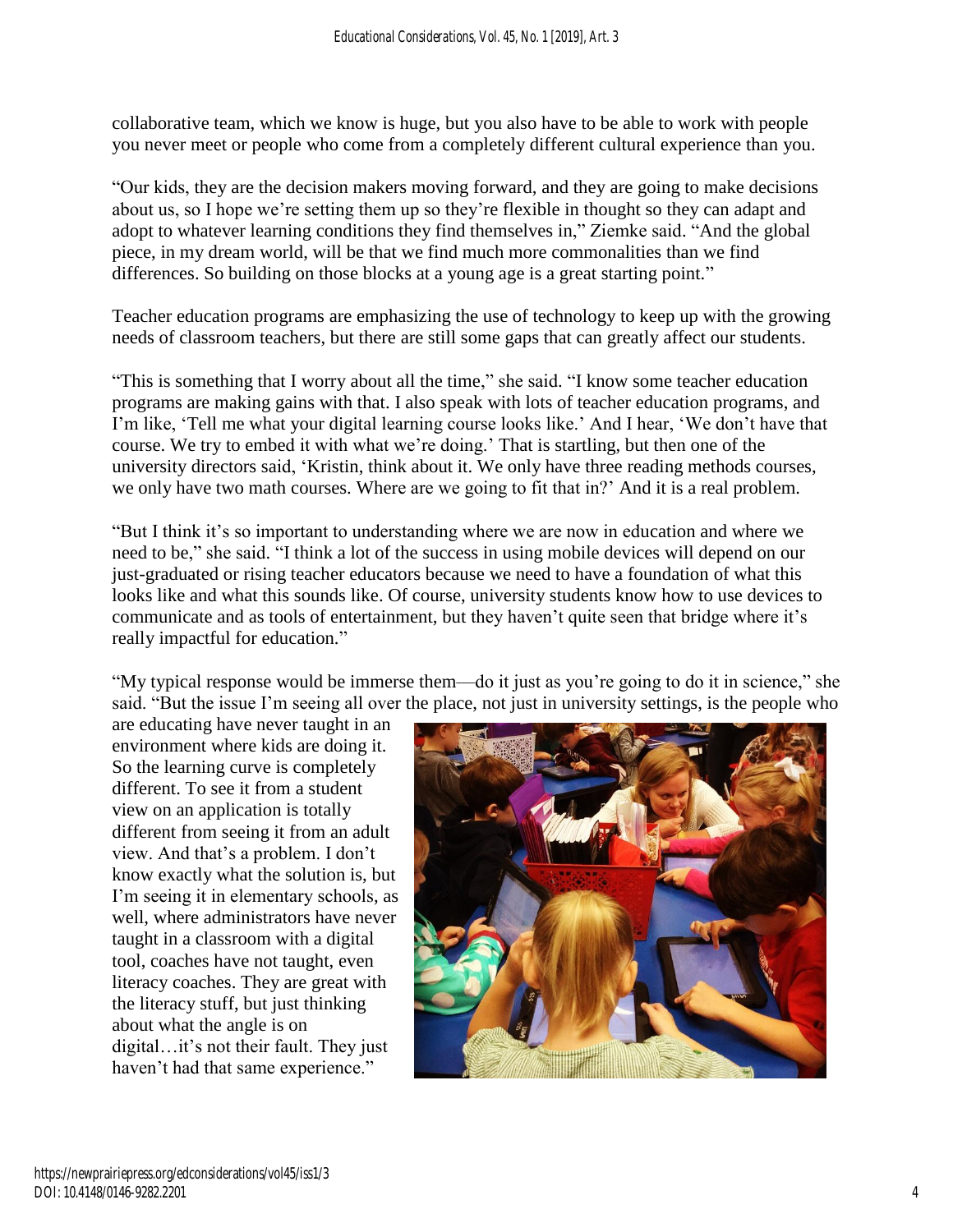"I'm lucky I get to go to schools all over," she said, "which completely informs what I do, and I can bring it back to my school in Chicago. But what I see is that many places are doing the more traditional work, and then putting a layer of technology on top, and saying, 'Did it. We did technology integration.' I've come to hate the term "integration" because it's become like an afterthought. It should be more technology immersion, or we just shouldn't even talk about it as technology because it's only technology for us old people who didn't grow up with it. For our kids, it's just life."

"I hate the term 'digital natives' for the same reason because I think that language puts us in boxes, and that's what we've tried to get out of to be more inclusive. Nobody's calling me a 'toaster native' because I grew up with a toaster. It's hilarious when we look back at it…but that's we're doing—holding onto those terms. We're so slow in education at times to change our language or change our practices. And I think language is so important. I get frustrated in the same way that we're still talking about 21<sup>st</sup> Century learners. It's 2019, people. Twenty percent of your century is over."

"I do think…we try to compartmentalize everything into something that we know, but that ends up building a lot of barriers for us," Ziemke said. "And then when we look in the content areas…if we're talking literacy and we can't even figure out proper device use in the classroom, then there's no way we're getting to the depth of digital literacy."

Yet, teacher education programs are getting many things right about technology.

"I think we're instilling a love in the profession," she said. 'I see new teachers just so very passionate about what they do. There are a lot of job choices these days, and for people to be picking education and to be so excited about it, is wonderful.

"I think we are doing a good job of teaching them to be more flexible in the classroom," she said. "I'm seeing a lot of workshop practice coming out of teacher education programs, a lot of smallgroup instruction coming out of programs, and I'm seeing teachers who recognize that there is a wide population of students and that chances are those students are going to need different methods. So there's that awareness for, 'Yes, I'm going to have to differentiate.'

Technology, she said, is key to helping our students widen their own perspectives of the world, no matter their own rural or urban or suburban setting.

"The challenges of urban education are the same exact challenges of rural education," she said. "It's different in how it plays out, but at the root, it's challenges for resources, challenges for enrichment, challenges for time with teachers, challenges for knowing something beyond yourself. So I see a lot of parallels between that.

"In this day and age, I think it's important for every single learner to start taking a look at the rest of the world. One big thing I'm writing about now is using devices as listening tools. We have not done a good job of listening to the other side of the story. And I think really and truly listening comprehension has been put on the back burner for a very long time. That's something we're going to have to spend specific time teaching. If you look at podcasts and information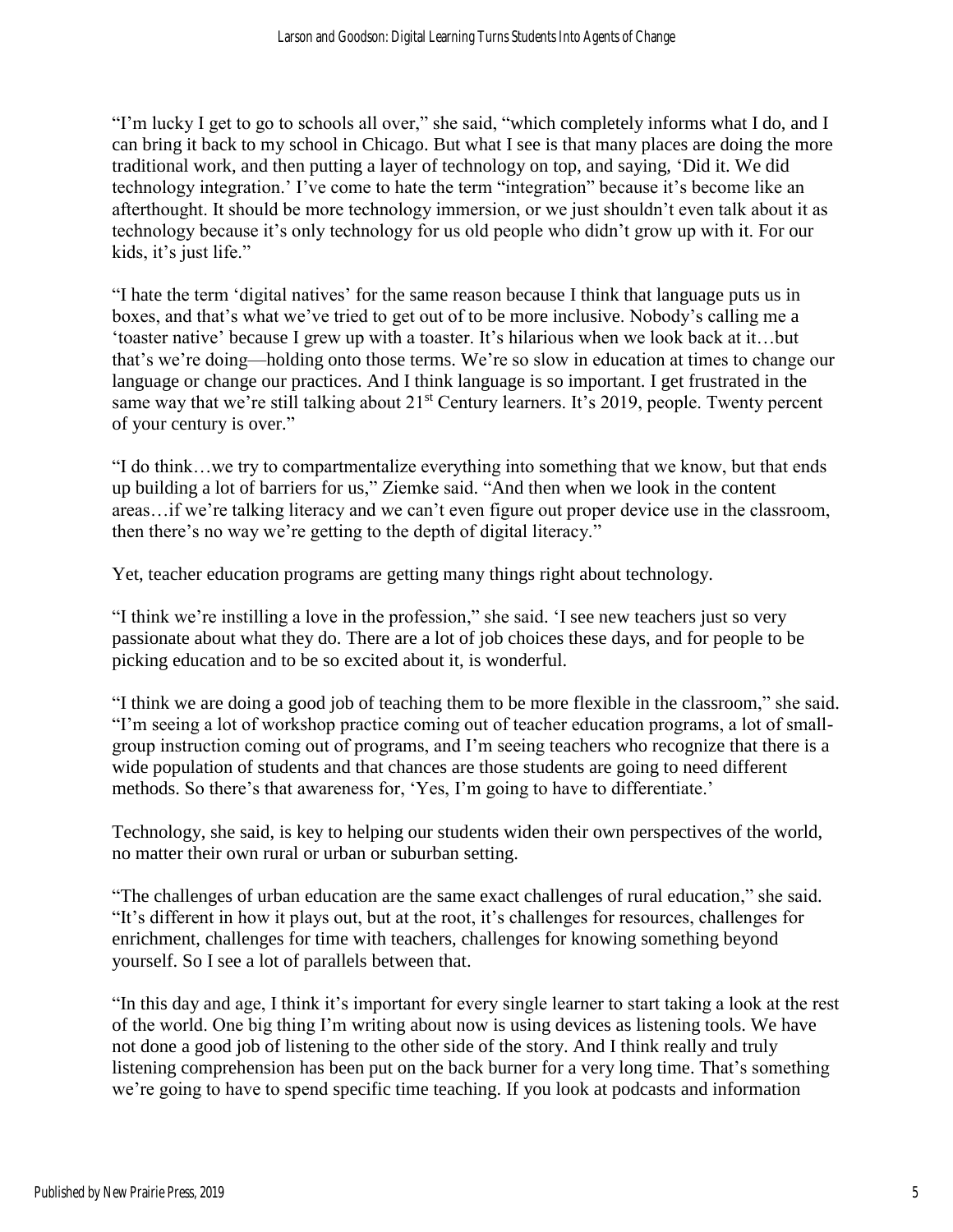coming through a digital auditory method, that's only going to increase. I know as an adult how many times I've listened to Audible in the car, and I'm having to go back, back, back, back because I zoned out a little bit. So we haven't done that close listening practice we have done with close reading.

"I really think we've been distracted by what technology can do in many school settings. First of all, I've seen people making the choice for technology because it looks good. It's like, 'If we have technology, then our families think we're doing really innovative work.' But we haven't supported the teacher development to use it well. So I think we need to press pause on all of the things. There are too many things, and we're getting distracted about that. We really need to get back to a place where we're using technology to, first, help kids tell their stories; second, hear the stories of others, and third, in hearing the stories of others, be inspired to take action upon issues."

"Our kids are powerful agents, even if they're six or seven or eight," Ziemke said. "And we need to help them see that the world is much bigger than this classroom or this school or this town. And even in little, tiny ways, they can have an impact. That agency piece is huge."

"First, we have to get them to care—about people, about learning, whatever the topic is," she said. "Then they'll keep researching and keep thinking about it. That's the piece that really does change them—to know that this is happening today, it's not something that happened long ago. I was in a fifth-grade classroom in Portland last year, and they were reading Laurie Halse Anderson's book *Chains*. They were reading about enslaved people in the American Revolution, and then we pulled some non-fiction articles that talked about long ago, but also enslaved people today, and, specifically, kids. We did a reading frenzy with multiple texts, and then kids reflected on it. The big piece was they were so blown over that it exists today. We think this (topic) is a long-ago thing, but then kids were taking action, like what could they do? Make public service announcement. Reach out. Raise awareness to those sorts of things. And that opens the door to connect every aspect of history a teacher would want to study because there's examples of that happening today, and now we know about it.

One key concern is keeping the knowledge and abilities gap from growing even more, considering some students today have greater access to the latest in technology than others.

**"**I do a lot of work in under-resourced communities, and I see this on a daily basis," Ziemke said. "I'm encouraged that those gaps are closing; we know more homes have devices; we know more teens have devices. But what I worry about almost more than that digital component of it is that I see kids who need the best instruction getting the lowest quality instruction, whether it be like, 'This curriculum isn't working after 15 months, so let's get a new program.' Or the drill and kill stuff. That, I think, is the most detrimental to the knowledge gap we see because there's not that choice, which we know works with kids. There's not that caring piece that we know with kids. It's very adult centered, rather than child centered. I can understand the pressure for test scores and that we need to get kids ready for proficiency, but I think there are many different ways we can do that. So that's my first concern.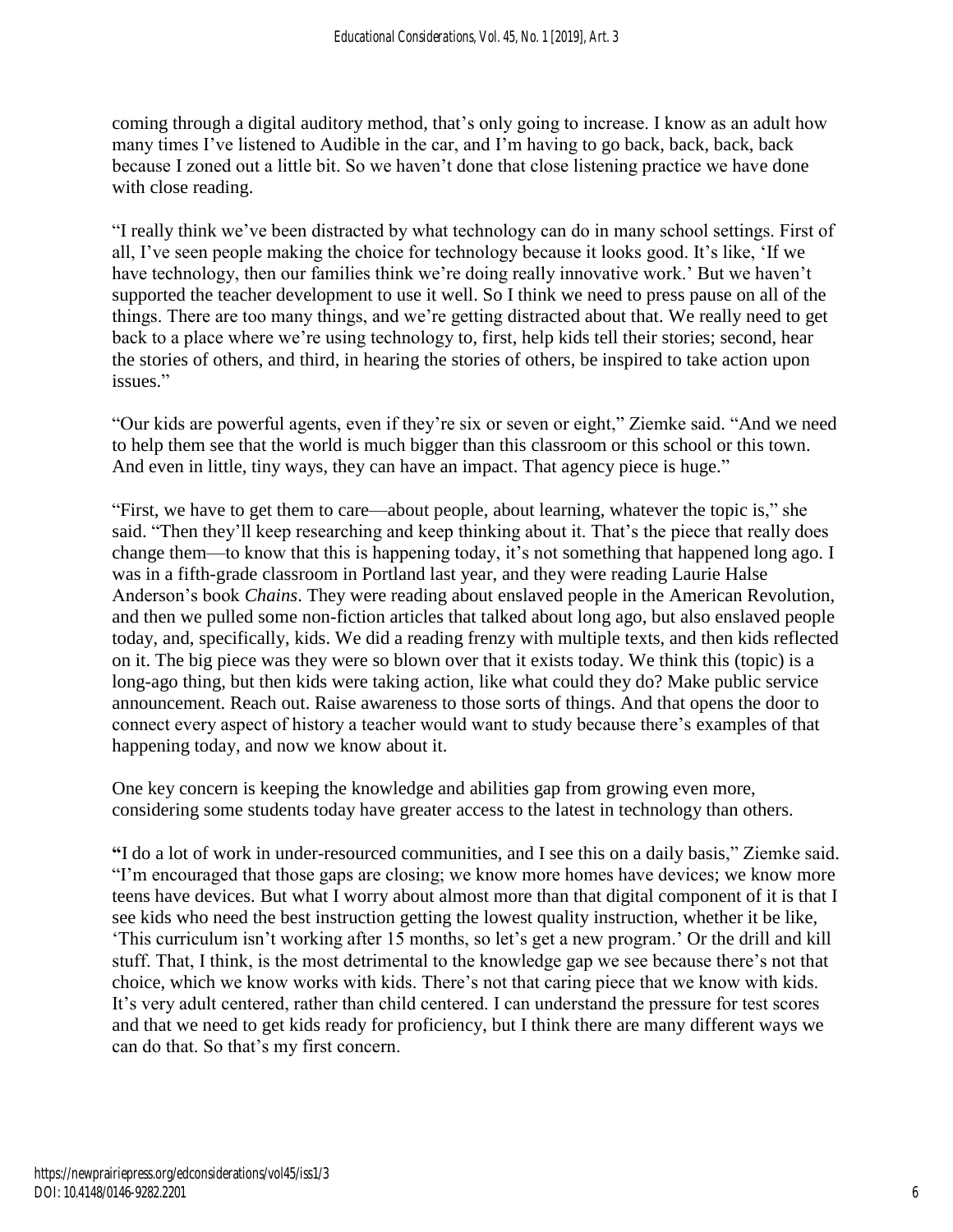"I think with the digital piece, as well, kids just don't have access to Internet at home," she said. "What are we doing about it as a community? It can't just be the school trying to figure out where they can put hot spots. It has to be a community effort, not just for kids, but for everybody. Access to information—current information—is not available if you can't get online. So I wish so much that there was more attention on this; I think all the issues between band width and Internet blocking—it's a societal detriment that no one is talking about."

On a global scale, it's important we become more mindful of what is happening globally. Most Americans, let alone US teachers, don't know what access is like worldwide and how that can be a challenge to information and change. Attending a conference in Singapore helped bring that message home.

"…I was so nervous about going to Singapore and I was thinking, 'What can Kristin Ziemke from Chicago share with people who have access to everything?' The school we were in as 2- 1—every kid had an iPad and a MacBook. I was surprised at the type of support they needed and wanted. One, I think they're almost over resourced, so they weren't thinking innovatively about how they can use the devices beyond their intended purpose. They were like, 'We use a laptop to make Google slides and to make documents'—not thinking outside the box, just using the tool as a tool. Sometimes less is more, because you have to think about and build in collaboration. You have to be productive with it. And I think that was something people really appreciated and benefited from—just how can you use these in different ways? It doesn't have to be every kid on the device every single second of the day.

"I think the narrative we hear in the states is we have to be more like Singapore, we've got to keep up with Asia. If we're not at school 'xyz,' we can't keep up with Asia. So they made me understand it's all about the narrative that you hear. Both sides are hearing different things, and probably being manipulated in some way to think those things."

A recent professional visit to Korean schools added to her insight on education based on that country's perspective.

"Korean students spend so much time studying," she said. "I had the opportunity to work with K-12, so that's always enlightening. High school students get to school at 7:30, they have a 10-hour school day, then they all go to tutoring until 9 p.m. Then they go home and do another four or five hours of homework. Teens are coming into school with only four, maybe five hours' sleep at best, and we know the data on sleep and teens. Then they're just doing it all over again. They're doing this to get into a good American university. We still have the best universities in the world. So that signals that we ARE doing something right in education."

Yet, she found the school officials seeking more than just ways to improve their students' knowledge level. They want more support on helping their students think critically and solve problems.

"People talk about rising China, and that is a thing," she said. "But, on the flip side of it, I'm not too worried. They still don't know how to create things independently. Unless you have that ability.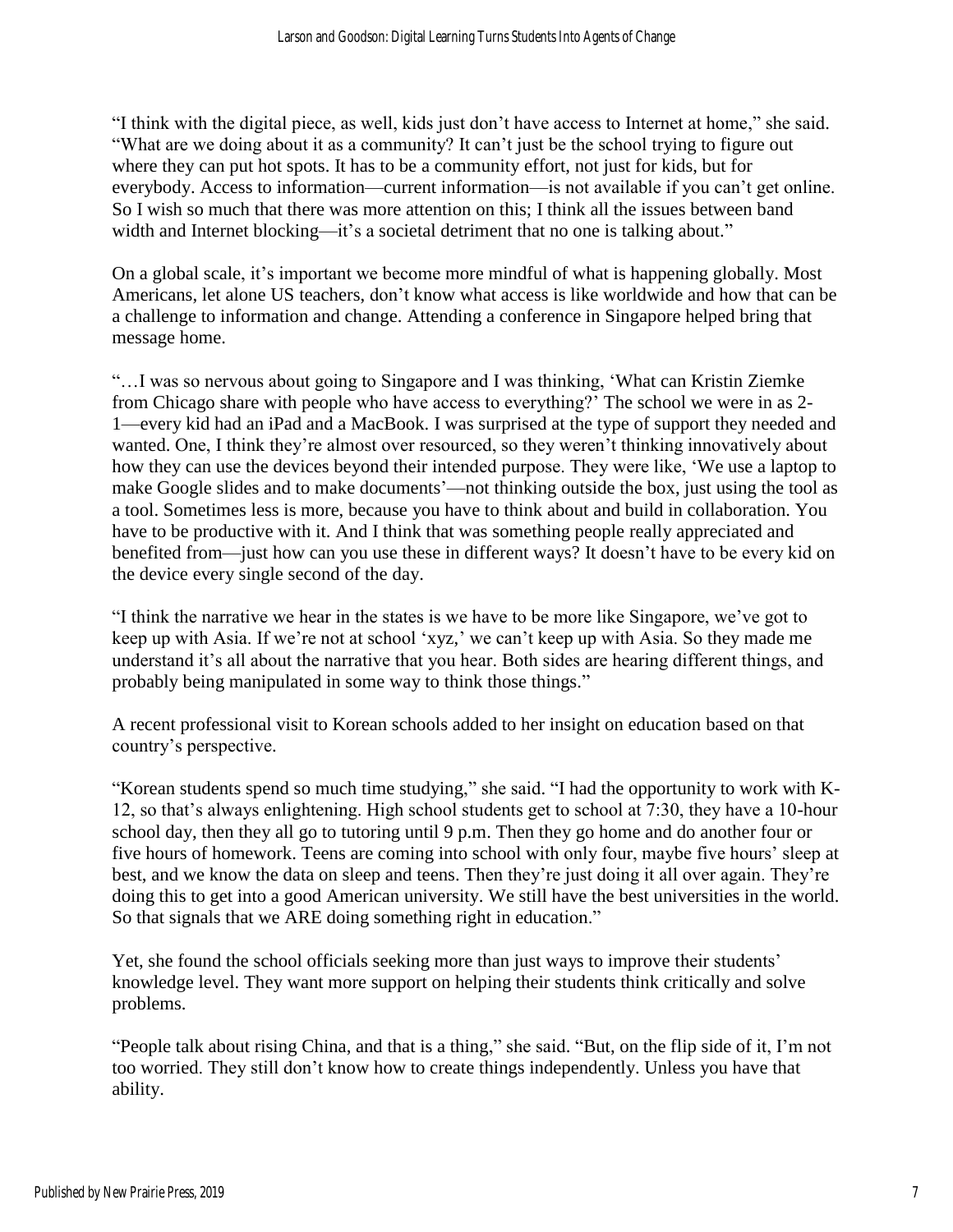"And that's where I worry about U.S. schools because we see that getting pushed out of the curriculum, like the arts, the sciences—the making—all of that is getting pushed out. And that is our No. 1 asset. If we can teach kids to think, we're going to be OK. But we're just teaching them to be good test takers. It's all coming from the test-making community and the publishing community. And we know all of the back end of what goes on with that and the deal making. I see it, too, as a mental health crisis for our kids. We're seeing that everywhere, as well. We have not taught the soft skills, the social/emotional skills, and our kids are suffering. If you look at teenagers everywhere, they are suffering. But we don't have enough time to care about them because we have to give them the content."

And…Korea has the highest suicide rate in the world," she said. "I have a friend who is vice president for international studies at a major university here in Chicago, and they have study abroad programs all over the world. She says the biggest crisis they're having at an elite university system is depression and suicide. Kids have put this pressure on themselves to get into these universities, and then they're struggling and don't know what to do. And that's a problem. You see it on every single level."

Yet some countries' students seem to be thriving.

"Conversely, when I went to Iceland, we got to tour four different schools prior to the conference. You walk in, and it's so calm. Kids are doing the most age-appropriate things that I've seen. We walked in, and first grade was in wood shop and there were saws and clamps, and you don't know where the teacher is. I was like, 'Where's the teacher?' and someone says, 'Not hovering over them.' But every week they have wood shop. Every week they have cooking. Every week they have sewing. Every week they have pottery. So it's like this kaleidoscopic approach. I know it's different, too, just because of size—when you have a small, relatively homogeneous population, you can do some things differently. But we've got to put that excuse aside and be like, so we can't do everything that's happening in Denmark or Sweden, but what can we do?"

Australia, with its extensive diversity and, most recently, welcoming many refugees, yet they stand by their educational values.

"Australia…they're going back to their core believes: 'This is who we are, even when….' And I think the United States has lost sight of that. And I think the frustrating part—we know what works, but we're not doing it. And we're not doing it because of corporations and lobbyists, and that's just not good enough for our kids."

Across the globe, Ziemke said she is seeing various trends linked to educational technology.

"I am seeing people who are saying, 'OK, we've done a bunch of the things, but what really matters for kid learning?' So I'm seeing people be more discerning with what they're doing on devices with kids. For a while, it was just like, 'Let's fly a drone around the gym,' which is cool, but you have to have a purpose behind it. People were on this race to find the next 'thing,' instead of thinking deeply about things.